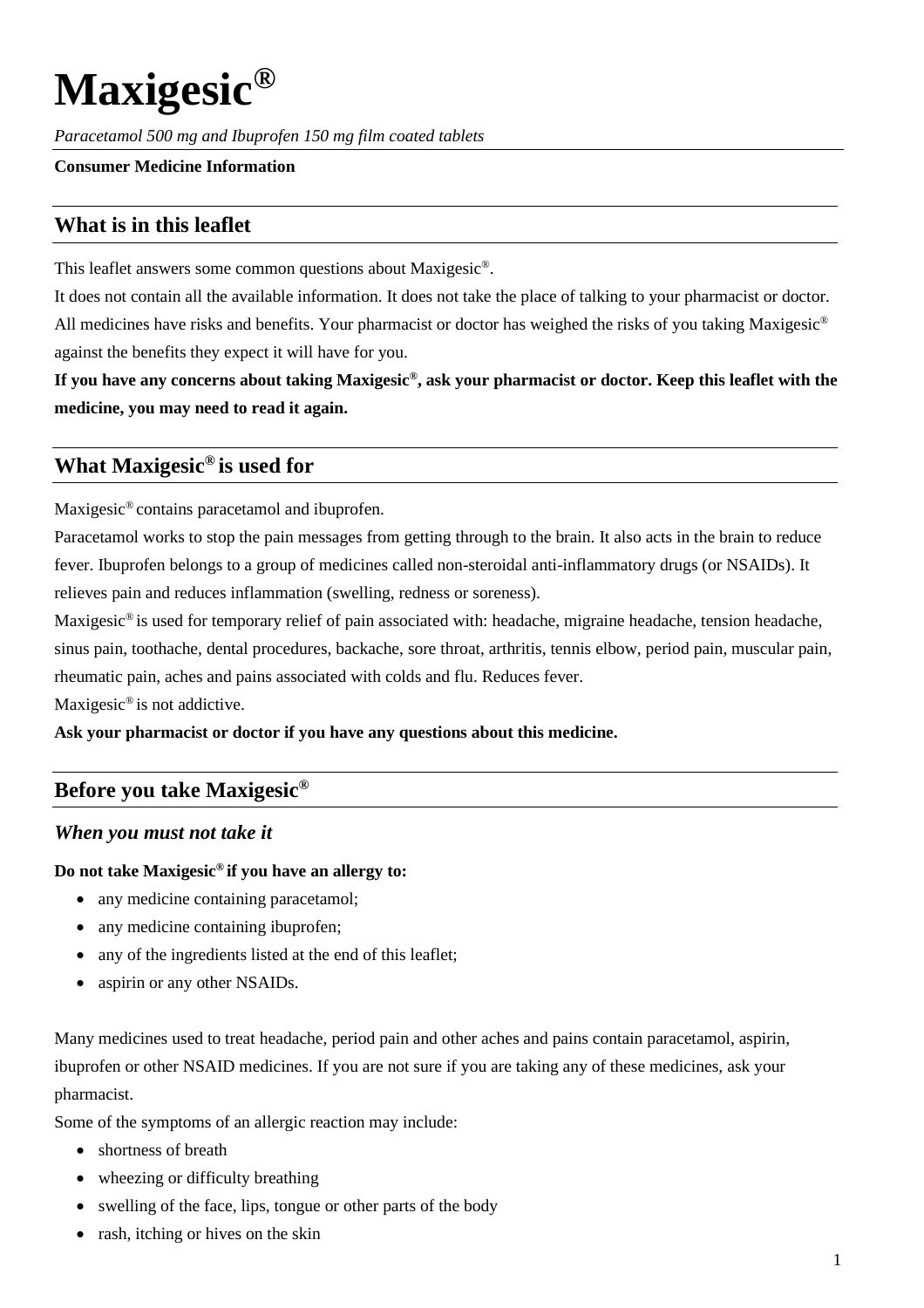- stomach ache, fever, chills, nausea and vomiting
- fainting

If you are allergic to aspirin or NSAID medicines and take Maxigesic®, these symptoms may be severe.

## **Do not take this medicine if:**

- you regularly drink large quantities of alcohol
- you have (or have previously) vomited blood or material that looks like ground coffee, bled from the rectum (back passage), have black sticky bowel motions (stools) or bloody diarrhoea;
- you have a peptic ulcer (e.g.. stomach or duodenal ulcer), a recent history of one, or have had peptic ulcers before, or any other stomach disorders;
- you are pregnant or trying to become pregnant;
- you have impaired kidney function, impaired liver function or heart problems;
- you have heart failure;
- you are undergoing treatment of perioperative pain in setting of coronary artery bypass surgery (CABG)..

Do not take Maxigesic® after the expiry date printed on the pack or if the packaging is torn or shows signs of tampering.

If it has expired or is damaged, return it to your pharmacist for disposal.

If you are not sure whether you should start taking Maxigesic®, talk to your pharmacist or doctor.

## *Before you start to take Maxigesic®*

### **Tell your pharmacist or doctor if:**

- you have difficulty urinating;
- you currently have an infection;
- you plan to have surgery;
- you are breastfeeding or planning to breastfeed;
- you are aged 65 years or over;
- you have or have had other medical conditions including:
	- $\triangleright$  high blood pressure;
	- $\triangleright$  severe skin reactions such as Stevens-Johnson syndrome;
	- $\triangleright$  asthma:
	- $\triangleright$  vision problems;
	- $\triangleright$  tendency to bleed or other blood problems;
	- $\triangleright$  bowel or intestinal problems such as ulcerative colitis;
	- $\triangleright$  swelling of ankles or feet:
	- $\blacktriangleright$  diarrhoea.

## *Taking other medicines*

## **Do not take Maxigesic® with other medicines containing paracetamol, ibuprofen, aspirin or other NSAIDs unless under the advice of a doctor.**

Many medicines used to treat headache, period pain and other aches and pains contain paracetamol, aspirin,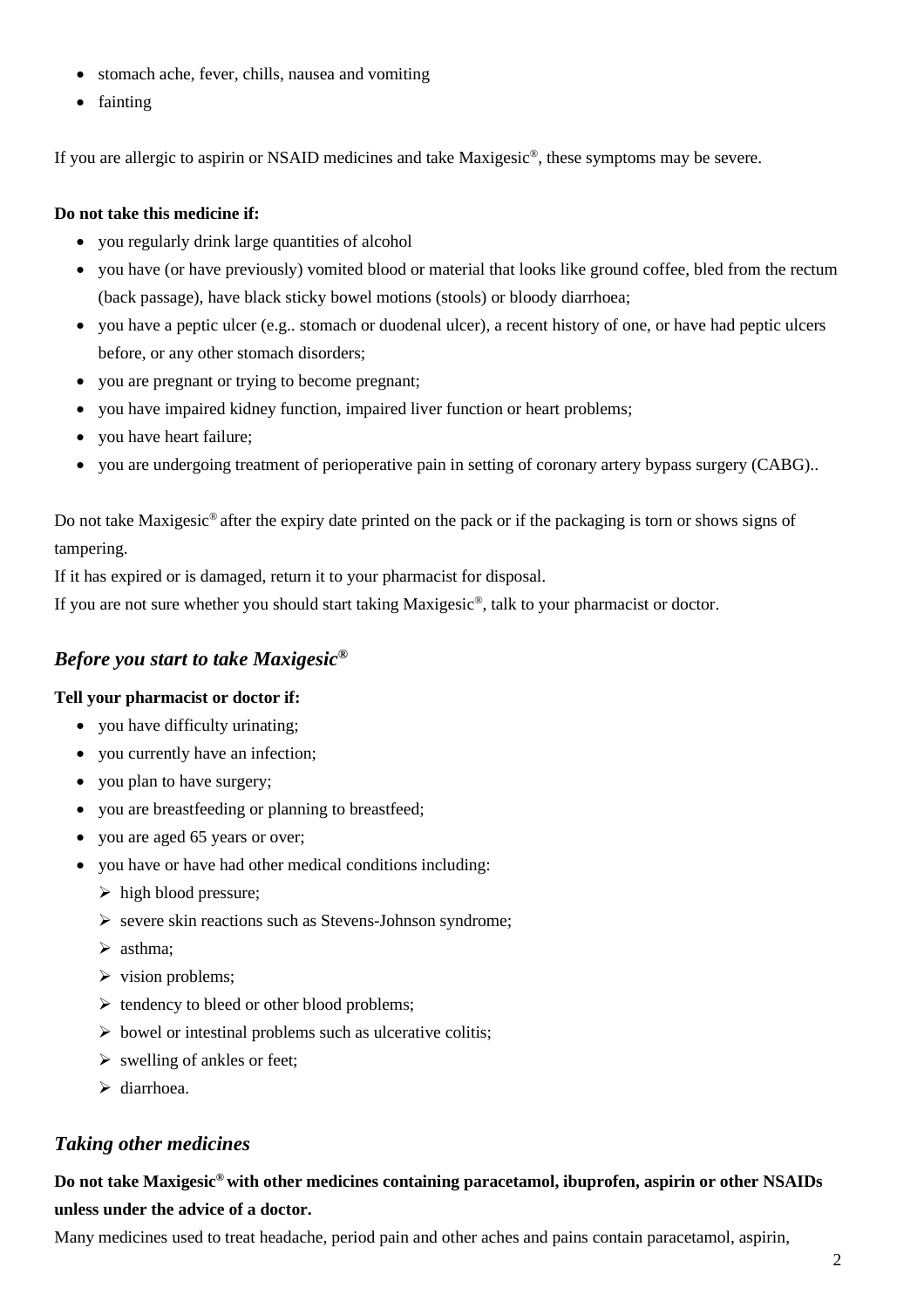ibuprofen or other NSAID medicines. These medicines have a range of different trade names. It is important to check the labels of all other medicines you are taking to make sure they do not contain paracetamol or ibuprofen, aspirin or any other NSAIDs. Taking too much paracetamol or ibuprofen may cause serious side effects. If you are not sure if you are taking any of these medicines, ask your pharmacist.

## **Tell your pharmacist or doctor if you are taking any other medicines, including any that you get without a prescription from your pharmacy, supermarket or health food shop.**

Maxigesic®may interfere with some medicines. These include:

- medicines to prevent blood clots such as warfarin;
- medicines to treat epilepsy or fits;
- chloramphenicol, an antibiotic used to treat ear and eye infections;
- metoclopramide, a medicine that increases gastric emptying;
- propantheline, a medicine used for treating cramps or spasms of the stomach, intestines (gut) or bladder;
- cholestyramine, a medicine used as a bile acid sequestrant;
- probenecid, a medicine used to treat gout;
- zidovudine, a medicine used to treat HIV (the virus that causes AIDs);
- co-trimoxazole, an antibacterial medicine;
- medicines used to treat tuberculosis such as isoniazid;
- medicines to treat high blood pressure or other heart conditions;
- diuretics, also called fluid tablets:
- lithium, a medicine used to treat some types of depression;
- methotrexate, a medicine used to treat arthritis and some types of cancer;
- corticosteroids, such as prednisone, cortisone;
- phenylephrine, a medicine used as a decongestant.

These medicines may be affected by Maxigesic® or may affect how well Maxigesic® works. You may need different amounts of your medicines, or you may need to take different medicines.

Your doctor and pharmacist will have more information on these and other medicines to be careful with or avoid while taking this medicine.

# **How to take Maxigesic®**

## **Follow all directions given to you by your doctor and pharmacist carefully.**

These directions may differ from the information contained in this leaflet.

**If you do not understand the instructions on the label, ask your pharmacist or doctor for help.**

# *How much to take*

**Adults and children over 12 years:** The usual dosage is one to two tablets taken every six hours, as required, up to a maximum of eight tablets in 24 hours.

**Children under 12 years:** Maxigesic® is not recommended for children under 12 years.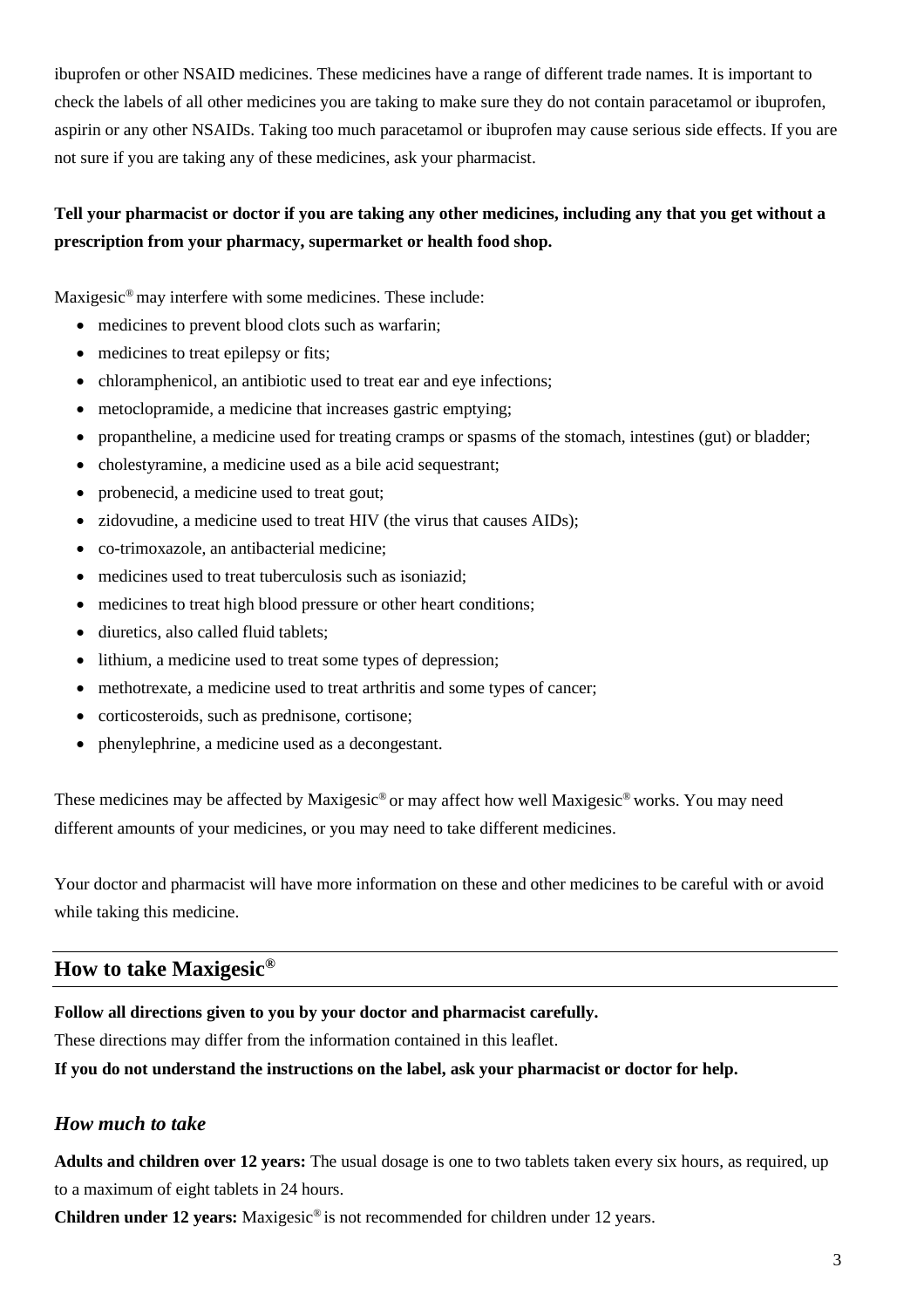#### **Do not take more than 8 tablets in a 24 hours period.**

If your doctor prescribes a different dose, follow directions given by your doctor. Maxigesic® should not be used for more than a few days at a time unless a doctor has told you to.

## *How to take it*

Take Maxigesic® tablets with a full glass of water.

## *How long to take it*

**Adults and children over 12 years:** Only take Maxigesic® tablets for a few days at a time for adults, or 48 hours at a time for children and adolescents aged 12-18 years, unless your doctor tells you to take it for longer. **Children under 12 years:** Maxigesic® is not recommended for children under 12 years.

Do not take Maxigesic® for longer than your doctor says.

Maxigesic® only helps to control pain but will not cure your condition.

**If your symptoms persist, worsen or new symptoms develop, talk to your doctor or pharmacist.**

## *If you take too much (overdose)*

**Immediately telephone your doctor or the Poisons Information Centre (telephone in Australia 13 11 26, telephone in NZ 0800764766) for advice, or go to Accident and Emergency at the nearest hospital, if you think that you or anyone else may have taken too much Maxigesic® Do this even if there are no signs of discomfort or poisoning.**

Taking too many Maxigesic® tablets can lead to delayed, serious liver and renal damage. You may need urgent medical attention. Excessive use can be harmful and increase the risk of heart attack, stroke or liver damage. If you take too much Maxigesic® you may:

- feel sick or vomit
- have stomach pain
- feel fatigued or lethargic
- feel itchy
- your skin takes on a yellow tinge
- have convulsions
- feel dizzy or even become unconscious.

# **While you are taking Maxigesic®**

## *Things you must do*

### **If you become pregnant while taking Maxigesic®, stop taking it and tell your doctor immediately.**

If you are about to be started on any new medicine, tell your doctor and pharmacist that you are taking Maxigesic®. Tell all of the doctors, dentists and pharmacists that are treating you that you are taking Maxigesic®.

Talk to your pharmacist or doctor if your symptoms do not improve.

Your pharmacist or doctor will assess your condition and decide if you should continue to take the medicine.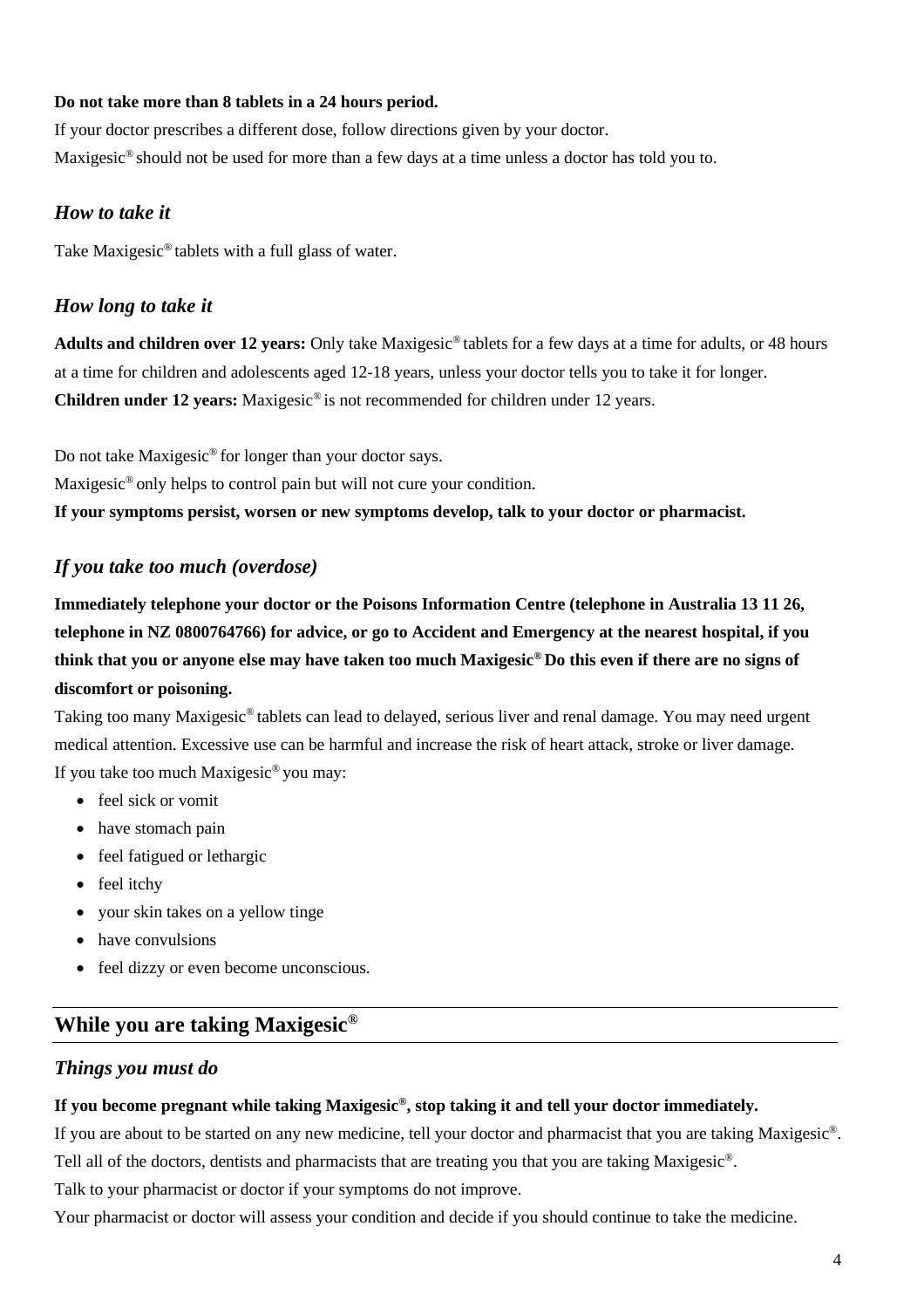## *Things you must not do*

Do not take any other medicines to relieve pain and reduce inflammation while you are taking Maxigesic® without first telling your doctor. This includes:

- aspirin (also called acetylsalicylic acid);
- other medicine containing paracetamol (also called acetaminophen);
- other medicine containing ibuprofen and other NSAIDs.

# **Do not take for more than a few days at a time for adults or more than 48 hours at a time for children and adolescents aged 12-18 years, unless your doctor tells you to.**

Do not take more than the recommended dose unless your doctor tells you to.

Do not take Maxigesic**®** to treat any other complaints unless your doctor tells you to. Do not give Maxigesic® to anyone else, even if they have the same conditions as you. Do not take Maxigesic® if you regularly drink large quantities of alcohol.

# *Things to be careful of*

Avoid alcohol while taking Maxigesic®.

Drinking large quantities of alcohol while taking Maxigesic<sup>®</sup>may increase the risk of liver side effects.

**Be careful driving or operating machinery until you know how Maxigesic® affects you.**

## **Side effects**

Tell your pharmacist or doctor as soon as possible if you do not feel well while you are taking Maxigesic®.

This medicine helps most people, but it may have unwanted side effects in a few people.

All medicines can have side effects. Sometimes they are serious, most of the time they are not. You may need medical attention if you get some of the side effects.

# **Do not be alarmed by the following lists of side effects. You may not experience any of them. Tell your pharmacist or doctor if you notice any of the following and they worry you:**

- nausea or vomiting
- loss of appetite
- heartburn or pain the upper part of your stomach
- cramps, wind, constipation or diarrhoea
- skin rashes
- headache
- dizziness
- fatigue and/or lethargy
- sleeplessness
- change in mood, for example depression, confusion, nervousness.

The above list includes the more common side effects of your medicine. They are usually mild.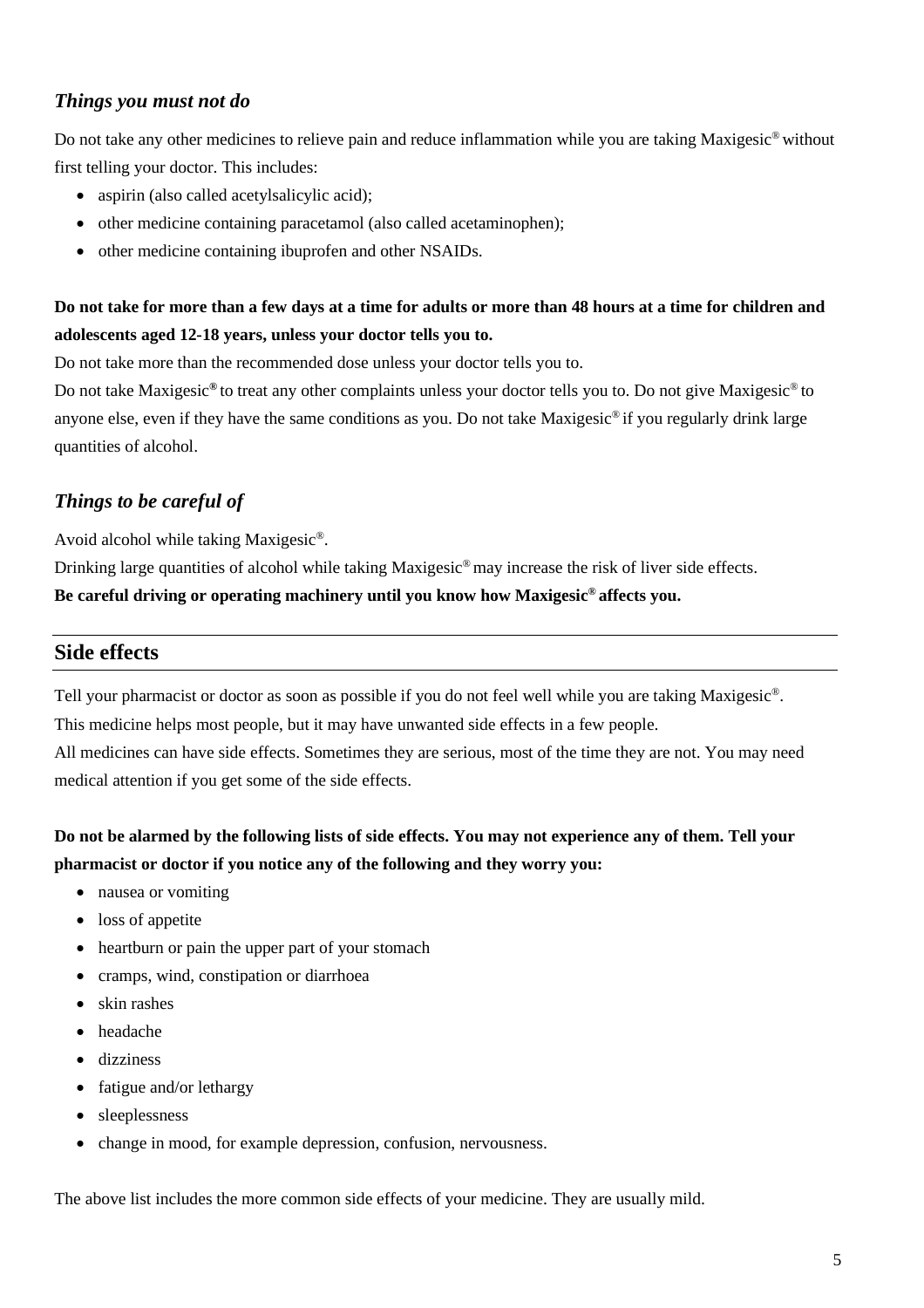#### **Tell your doctor as soon as possible if you notice any of the following:**

- severe pain or tenderness in the stomach;
- eye problems such as blurred vision, sore red eyes, itching;
- signs of frequent or worrying infections such as fever, severe chills, sore throat or mouth ulcers;
- bleeding or bruising more easily than normal, reddish or purplish blotches under the skin;
- signs of anaemia, such as tiredness, headaches, being short of breath, and looking pale;
- yellowing of the skin and /or eyes, also called jaundice;
- unusual weight gain, swelling of ankles or legs;
- tingling of the hands and feet;
- symptoms of sunburn (such as redness, itching, swelling, blistering) which may occur more quickly than normal;
- severe or persistent headache;
- fast or irregular heartbeats, also called palpitations.

The above list includes serious side effects that may require medical attention. Serious side effects are rare for low doses of this medicine and when used for a short period of time.

## **If any of the following happen, stop taking Maxigesic® and tell your doctor immediately or go to Accident and Emergency at your nearest hospital:**

- vomiting blood or material that looks like coffee grounds;
- bleeding from the back passage, black sticky bowel motions (stools) or bloody diarrhoea;
- swelling of the face, lips or tongue which may cause difficulty in swallowing or breathing;
- asthma, wheezing, shortness of breath;
- sudden or severe itching, skin rash, hives;
- severe blisters and bleeding in the lips, eyes, mouth, nose and genitals (Stevens Johnson Syndrome);
- fever, generally feeling unwell, nausea, stomach ache, headache and stiff neck.

The above list includes very serious side effects. You may need urgent medical attention or hospitalisation. Other side effects not listed above may also occur in some people.

### **Tell your pharmacist or doctor if you notice anything that is making you feel unwell.**

## **After using Maxigesic®**

#### *Storage*

Keep your medicine in the original pack until it is time to take.

Keep your medicine in a cool dry place where the temperature stays below 30°C.

Do not store Maxigesic® or any other medicine in the bathroom or near a sink. Do not leave it on a window sill or in the car.

Heat and dampness can destroy some medicines.

## **Keep it where children cannot reach it.**

A locked cupboard at least one-and-a-half metres above the ground is a good place to store medicines.